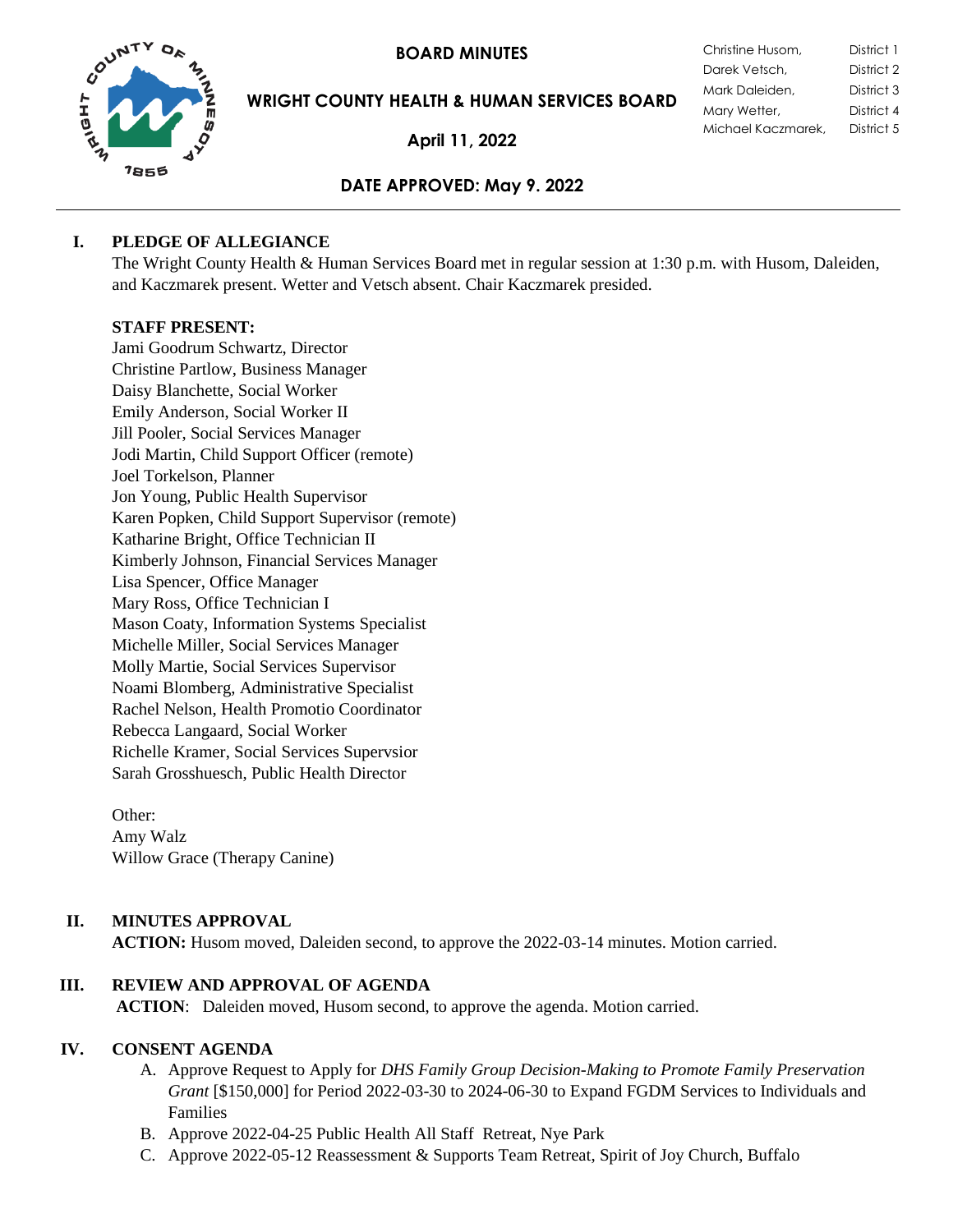- D. Approve HHS Advisory Application
	- 1. Lashale Eskridge, District 4
- E. Accept Mental Health Advisory Council Resignation
	- 1. Eric Nagel, District 1, Community Provider for Adults (WCCA)
- F. Approve Request To Cancel 2022-04-25 HHS Board Meeting **ACTION:** Husom moved, Daleiden second, to approve the agenda. Motion carried.

## **V. REGULAR AGENDA**

# **A. Staffing Announcement**

- 1. New Hire
	- i. Rachel Nelson, Health Promotion Coordinator, Health Promotion & Protection Team, March 16, 2022
	- ii. Rebecca Langaard, Social Worker, Assessment Services Team, April 4, 2022
	- iii. Mary Ross, Office Technician I, Office Support Team, April 4, 2022
	- iv. Katharine Bright, Office Technician II, Child Protection Team, April 4, 2022
- 2. Employee of the Month May Daisy Blanchette is May Employee of the month.

### **B. Social Services/Public Health/Financial Services**

1. PROCLAMATION: APRIL 30 [AS NATIONAL THERAPY ANIMAL DAY](https://www.co.wright.mn.us/AgendaCenter/ViewFile/Item/10542?fileID=22913) (WRIGHT COUNTY CONSTITUENT AMY WALZ)

Walz shared her personal mental health crisis experience that led to [You're Not Alone](https://ynausa.org/) and its mission to equip all Minnesota schools with therapy dog teams to share hope and support to families experiencing mental and emotional challenges. *You're Not Alone* aims to create a network of volunteers such as retirees in the educational and government sector – anyone with a well-trained dog may complete an assessment test for enrollment. *You're Not Alone* needs publicity and funding statewide – it is holding an indoor/outdoor concert in Monticello on June 29 to raise funds. The Board acknowledged that therapy canine, Willow, brings positive impact to the Monticello middle school students, as shared by Monticello Middle School Library Media Specialist Kari Green in her letter.

**ACTION:** Daleiden moved, Husom second, to proclaim April 30 as National Therapy Animal Day in Wright County. Motion carried via roll call vote.

## 2. UPDATE AND NEXT STEPS: TRUANCY AND EDUCATIONAL NEGLECT (MICHELLE MILLER)

As a follow-up to the Wright2School program discussion at the January 10 HHS Board meeting, Miller clarified that two departments significantly impact the truancy program - HHS and the County Attorney's Office (CAO). The Departments will develop a joint survey to send to schools for their perspectives on the County truancy presence in the schools. It was also mentioned that the wRight Choice program, although limited to schools' exclusive authority for placement referral, will be considered for discussion.

**CONSENSUS**: Bring this item to the May HHS Board to set the Committee of the Whole meeting date.

3. PRESENTATION: [2021 COMMUNITY HEALTH SURVEY](https://www.co.wright.mn.us/AgendaCenter/ViewFile/Item/10544?fileID=22910) (JOEL TORKELSON)

Approximately 1,550, out of 8,000, responded to the random community health survey conducted by Public Health, Wright County Community Action, Allina Health and CentraCare Monticello in October 2021 to January 2022. The top-five health issues facing Wright County are: distracted  $driving - 73$  percent, obesity  $-72$  percent, other mental health issues  $-59$  percent, use of e